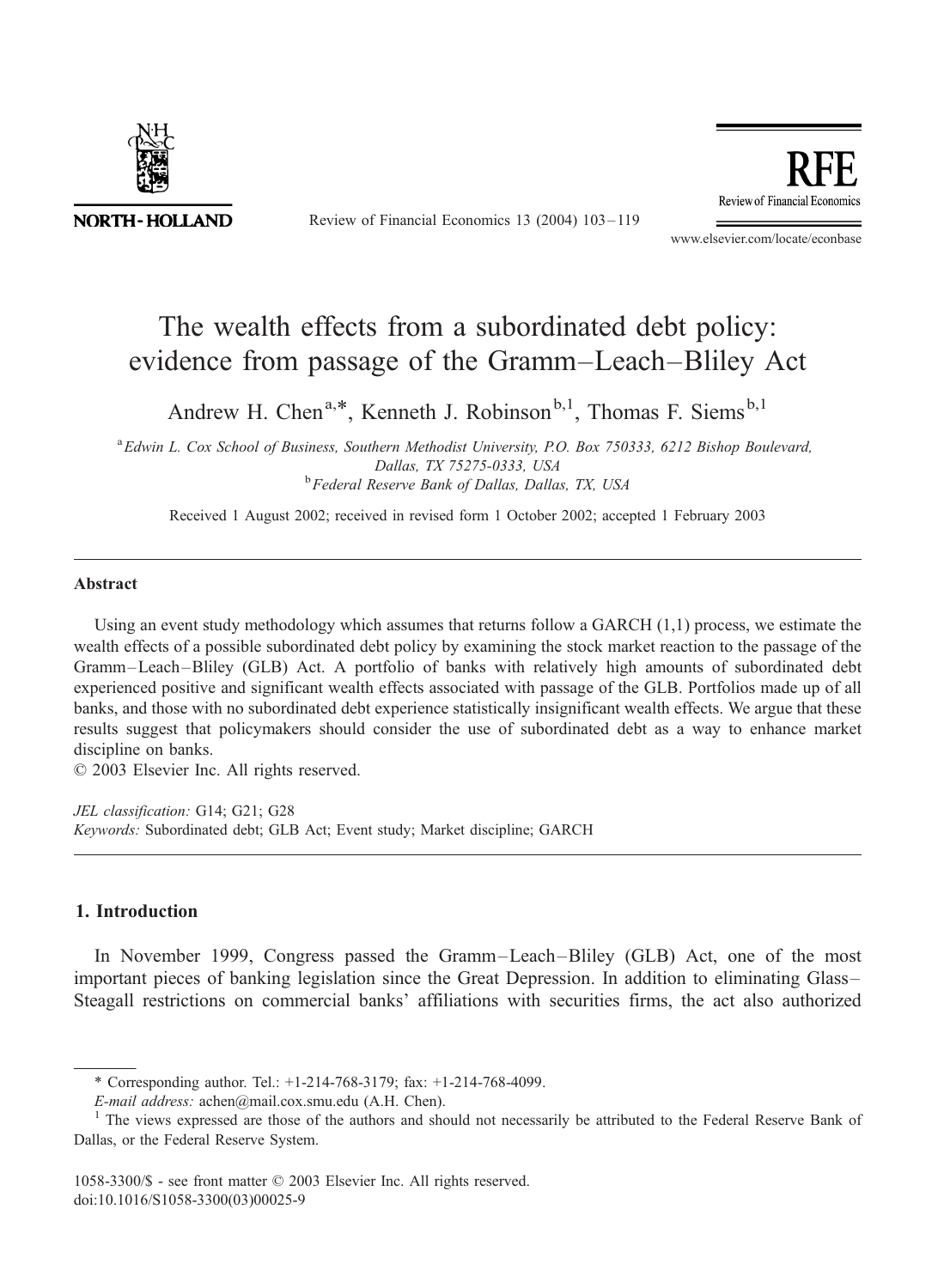banking organizations to offer insurance products and to engage in merchant banking activity. One of the likely consequences of the legislation is an acceleration of a trend evident in banking since the early 1980s—the consolidation of the industry. For example, in 1990, the 10 largest bank holding companies controlled 26% of all U.S. bank assets. By 2001, the top 10 organizations controlled almost 50% of industry assets.

As banking organizations become increasing large and complex, regulatory oversight can only provide a partial substitute for the corporate governance services provided by shareholders and creditors. As a result, a number of proposals have been formulated to increase the amount of market-imposed discipline on banks. Chief among these is the use of subordinated debt.<sup>2</sup> The GLB directed the Federal Reserve and the Treasury Department to study and report to Congress on the feasibility and appropriateness of requiring systemically important depository institutions and their holding companies to maintain some portion of their capital in the form of subordinated debt.<sup>3</sup> In the interim, the act requires that the 50 largest insured national banks have at least one issue of subordinated debt outstanding.

While subordinate debt is not the only bank liability capable of providing market discipline, the characteristics of such debt make it particularly attractive as a way of enhancing market discipline. Subordinated debt is not insured and, after equity, is likely to lose value first in the event of failure. The price of subordinated debt, then, should be closely correlated to the risks of the banking organization, and holders of this debt have incentives to demand greater disclosure.

What effects on the market value of the banking organization might a policy of mandatory subordinated debt produce? If requiring a certain amount of subordinated debt in banks' capital structure enhances market discipline, then shareholders might react in one of two ways. Bank stockholders might see moves to enhance market discipline as limiting the range of opportunities available to exploit the safety net. The well-known results from applying options-pricing theory to deposit insurance state that the value of equity is maximized by increasing asset risk. If so, then we might expect negative wealth effects from a policy of mandatory subordinated debt issuance.

On the other hand, enhanced market discipline might be viewed favorably by shareholders. Greater transparency and disclosure could result from a policy of mandatory subordinated debt issuance, which should be of value to shareholders. Moreover, several studies have shown that bank charter value can mitigate the risk-taking incentives from deposit insurance. If charter value is sufficiently large, value maximization can dictate protection of the charter, and, in this case, increases in leverage and asset risk would reduce, rather than enhance, shareholder wealth. If banks' charter value is high, then we would expect positive wealth effects to follow from attempts to implement greater market discipline on banks.

Assuming that returns follow a GARCH (1,1) process, we examine the wealth effects from issuing subordinated debt by estimating the stock market's response to events leading up to passage of the GLB.4 We first analyze the industry-wide effects of the legislation by estimating wealth effects from a portfolio of all banks in our sample. Then, we compare the stock market's response based on a portfolio of banks with relatively high amounts of subordinated debt versus those banks with no subordinated debt in their portfolios. For all the banks in our sample, our results reveal that several of the event dates are statistically significant. However, the cumulative wealth effects associated with the GLB are statistically

<sup>&</sup>lt;sup>2</sup> See [Board of Governors of the Federal Reserve System \(1999, Table 1\)](#page--1-0) for a summary of these proposals.<br><sup>3</sup> See [Board of Governors of the Federal Reserve System and United States Department of the Treasury \(2000\).](#page--1-0)<br><sup>4</sup>